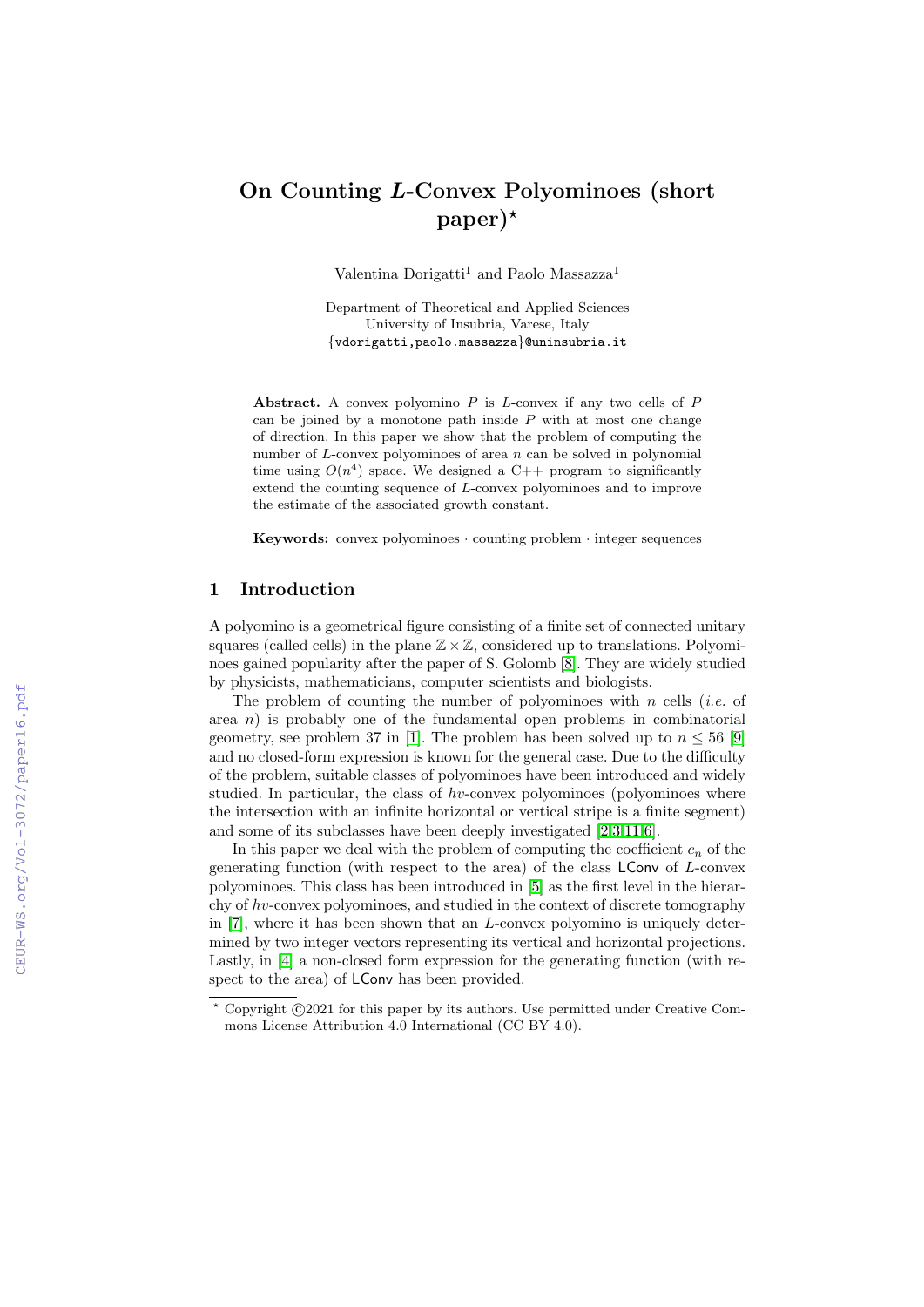We show a simple decomposition of L-convex polyominoes that is used to obtain a set of recurrence equations for computing the number of L-convex polyominoes of area n in polynomial time and  $O(n^4)$  space. Indeed, we designed a C++ program that uses dynamic programming to extend sequence A126764 in OEIS from  $n < 19$  up to  $n < 120$ , so obtaining a better estimate of the growth constant of LConv,  $\lambda = 1.2207$ .

## 2 Notation and preliminaries

Let P be a polyomino with a  $r \times c$  minimal bounding rectangle. The r rows (resp.,  $c$  columns) of  $P$  are numbered from bottom to top (resp., from left to right). The area of P is the number of its cells, denoted by  $A(P)$ . A cell is identified by a pair of integers  $(i, j)$ , where i (resp., j) is the row (resp., column) index. Two cells  $a = (i, j)$  and  $a' = (i', j')$  are *adjacent* if  $|i - i'| + |j - j'| = 1$ . Given two cells a and b of P, a path from a to b is a sequence  $q_1, \ldots, q_k$  of cells of P, with  $q_1 = a$  and  $q_k = b$ , such that  $q_i$  and  $q_{i+1}$  are adjacent for all i, with  $1 \leq i \leq k$ . A step is a sequence of two adjacent cells  $(i, j), (i', j')$ , and it's called North step (resp. South step) if  $i' = i + 1$  (resp.,  $i' = i - 1$ ) and  $j' = j$ . Similarly, for a West step (resp. East step) one has  $j' = j - 1$  (resp.,  $j' = i + 1$ ) and  $i' = i$ .

A path of lenght  $r$  in  $P$  is uniquely identified by indicating a starting cell and a string  $\beta \in \{N, W, S, E\}^r$ . The number of *changes of direction* in  $\beta = \beta_1 \beta_2 \dots \beta_r$ is defined as the number of indices i such that  $\beta_i \neq \beta_{i+1}$ , with  $1 \leq i < r$ . A path is monotone if  $\beta \in \{N, W\}^+ \cup \{N, E\}^+ \cup \{S, E\}^+ \cup \{S, W\}^+$  (the symbol '+' denotes the positive closure).

A polyomino  $P$  belongs to the class Conv of  $hv\text{-}convex$  (convex, for short) polyominoes if any column and any row of  $P$  is a segment (a sequence of adjacent cells). It has been proved  $[5,$  Proposition 1 that  $P$  is convex if and only if any two cells of P are joined by a monotone path in P. Monotone paths allow to define the *zigzag-distance* between two cells a, b of P, denoted by  $D(a, b)$ , as the least integer k such that there exists a monotone path from  $a$  to  $b$  with  $k$  changes of direction (we use the term  $distance$  in an informal way, since  $P$  equipped with D is not a metric space).

From here on we consider only convex polyominoes. The degree of convexity of P, denoted by  $D_c(P)$ , is the least integer k such that any two cells of P can be joined by a monotone path with at most  $k$  changes of direction, that is,  $D_c(P) = \max\{D(a, b) : a, b \in P\}$ . Furthermore, P is called k-convex if its degree of convexity is at most k. When  $k = 1$  we have the class LConv of L-convex polyominoes introduced in [\[5\]](#page-5-0). We denote by  $\mathsf{LConv}(n)$  the subset of **LConv** containing polyominoes of area  $n$ .

A polyomino  $P$  is a stack (resp., Ferrers diagram) if it shares exactly two (resp, three) adjacent vertices with its smallest bounding rectangle B. The height of a stack P, denoted by HEIGHT(P), is the area of its largest column. A stack P is a left (resp., right) stack if the area of its last (resp., first) column is  $HEIGHT(P)$ . We denote by  $\mathsf{L}$  (resp., R) the set of left (resp., right) stacks, whereas  $\mathsf{F}$  stands for the class of Ferrers diagrams.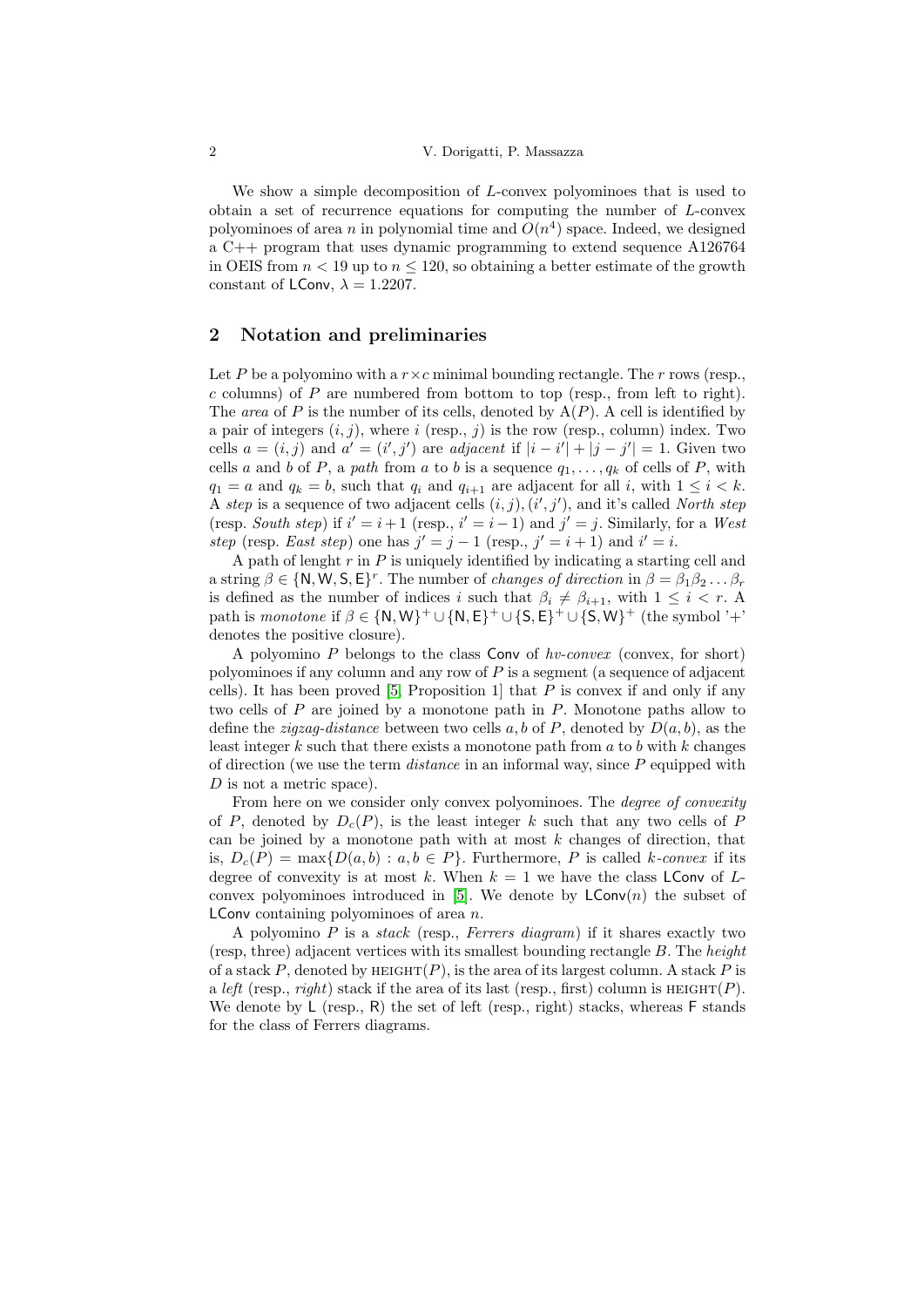

<span id="page-2-0"></span>Fig. 1. From left to right: a polyomino in  $LR_1$  (no disjoint or overlapping columns), a polyomino in LR<sup>2</sup> (no disjont columns, at least one column includes any other column), a descending polyomino and an ascending polyomino.

By LOW(j) (resp., HIGH(j)) we indicate the row index of the bottom cell (resp., top cell) of column j of P. Furthermore, by  $FIRST(P)$  (resp.,  $LAST(P)$ ) we indicate the first (resp., last) column of P.

Given two columns i, j, we say that: i includes j, denoted by  $j \subseteq i$ , if and only if  $\text{Low}(i) \leq \text{LOW}(j)$  and  $\text{HIGH}(i) \geq \text{HIGH}(j); i$  and j are *overlapping* if and only if  $\text{Low}(j) < \text{LOW}(i) \leq \text{HIGH}(j) < \text{HIGH}(i)$  or  $\text{LOW}(i) < \text{LOW}(j) \leq$  $HIGH(i)$  <  $HIGH(j)$ ; i and j are disjoint if and only if LOW(i) > HIGH(j) or LOW(j) > HIGH(i). If neither  $i \subseteq j$  nor  $j \subseteq i$  then i and j are disjoint or overlapping.

A convex polyomino  $P$  is called *descending* (resp., *ascending*) if it contains two overlapping columns  $j_1$  and  $j_2$  such that  $j_1 < j_2$  and  $\text{LOW}(j_2) < \text{LOW}(j_1)$ (resp., LOW(j<sub>2</sub>) > LOW(j<sub>1</sub>)), and there is not a column  $\overline{j}$  of P such that  $j \subseteq \overline{j}$ for all columns  $j$  of  $P$ , see Fig. [1](#page-2-0) (iii) and (iv). If  $P$  is neither descending nor ascending then  $P$  is uniquely decomposed as concatenation of two polyominoes,  $P = P_1 \cdot P_2$ , where the last column of  $P_1$  includes any column of  $P$ , with FIRST $(P_2) \subsetneq$  LAST $(P_1)$ , see Fig. [1](#page-2-0) (i) and (ii). Notice that  $P_1$  (resp.,  $P_2$ ) is a rectagle or belongs to ∈ L ∪ F (resp.,  $P_2$  ∈ R ∪ F). We denote by LR the class of these polyominoes. Notice that  $LR$  includes both  $R$  and  $L$  and  $F$ .

The degree of convexity of  $P \in \mathsf{LR}$  is at most 2 as P contains a column  $\overline{\jmath}$  such that  $j \,\subset \,\overline{\jmath}$  for all columns j of P. Analogously, if P is descending or ascending then  $D(P) \ge 2$  since P contains two overlapping columns  $j_1, j_2$  and  $D(a, b) = 2$ , where a (resp., b) is the top (resp., bottom) cell of  $j_1$  (resp.,  $j_2$ ).

As a matter of fact, LConv is a subset of LR. So, we consider the partition LR = LR<sub>1</sub> ∪ LR<sub>2</sub>, where LR<sub>i</sub> = {P ∈ LR :  $D_c(P) = i$ }. In other words, one has  $LConv = LR_1$ . The following property is the basis of the decomposition used to obtain a formula for  $|LConv(n)| = |LR_1(n)|$ .

*Property 1.* A convex polyomino P is in  $LR_1$  if and only if for any two columns i and j of P one has  $i \subseteq j$  or  $j \subseteq i$ .

Proof. If P is in LR and contains two columns that are disjoint or overlapping then  $D_c(P) = 2$ , that is  $P \in \mathsf{LR}_2$ .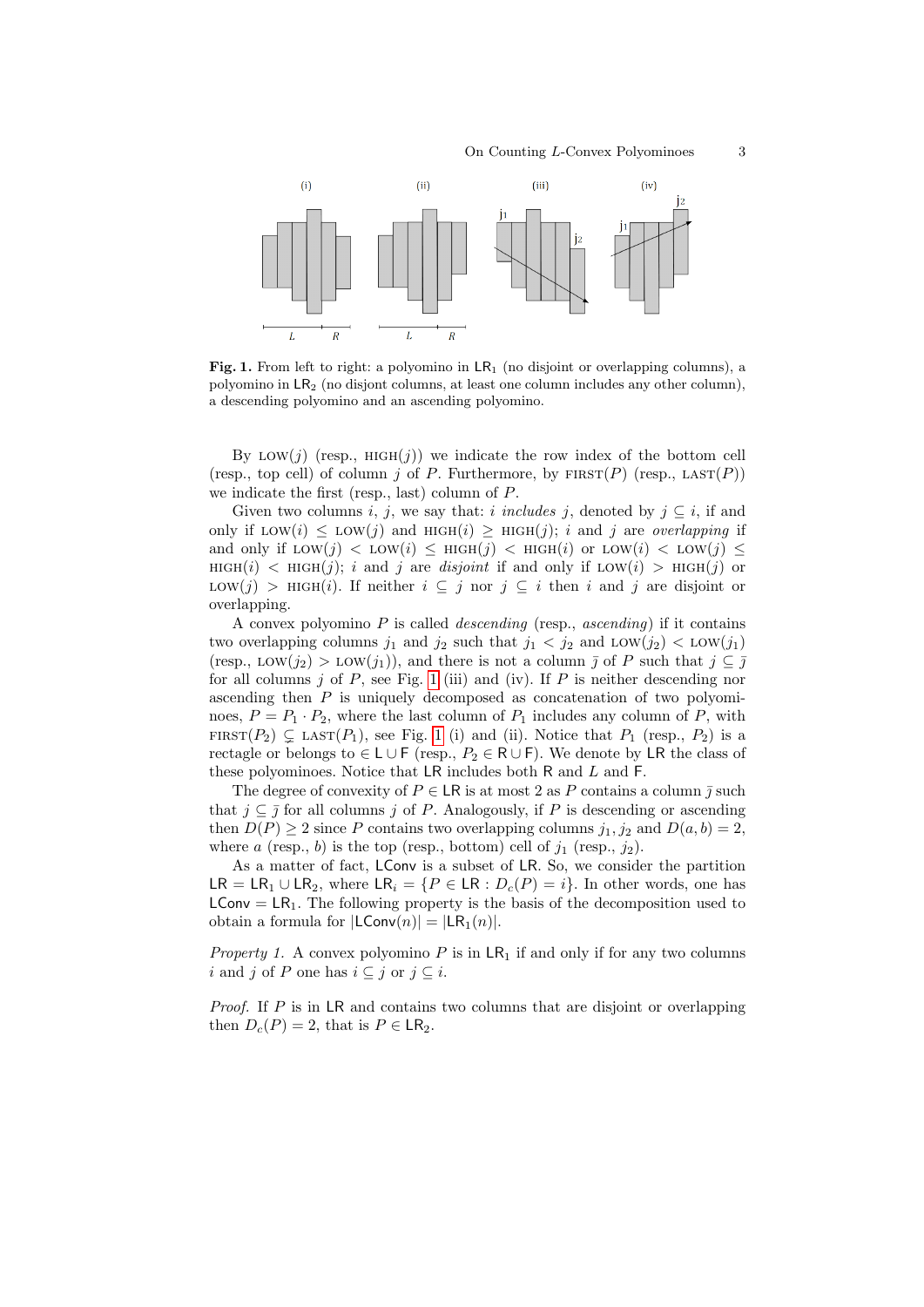#### 3 Polyominoes decomposition and counting

In this section we provide a decomposition for  $P \in \mathsf{LR}_1(n)$  that is useful to obtain a set of recurrence equations for computing  $|LR_1(n)|$ . We consider the partition

$$
\mathsf{LR}_1(n) = \bigcup_{p,q,i} \mathsf{LR}_1(n,p,q,i),
$$

where  $\text{LR}_1(n, p, q, i)$  is the set of all  $P \in \text{LR}_1(n)$  such that  $p = \text{A}(\text{FIRST}(P)).$  $q = A(\text{LAST}(P))$  and  $i = | \text{LOW}(\text{FIRST}(P)) - \text{LOW}(\text{LAST}(P)) |$ . Without loss of generality, in the following we suppose that  $p \geq q$ . Indeed, by symmetry one has  $|LR_1(n, p, q, i)| = |LR_1(n, q, p, i)|.$ 

Consider a polyomino  $P \in \text{LR}_1(n, p, q, i)$ . If P does not contain a column of area larger than p then P belongs to the set  $R(n, p, q, i)$  comprising all polyominoes of area *n* that are rectangles or belong to R  $\cup$  F, and such that  $p =$ HEIGHT(P),  $q = A(\text{LAST}(P))$  and  $i = \text{LOW}(\text{LAST}(P)) - \text{LOW}(\text{FIRST}(P))$ . Otherwise, consider the rightmost column in P with area  $r > p$  and write P as concatenation of two polyominoes,  $P = P' \cdot R'$ , with  $P' \in \mathsf{LR}_1(n-z, p, r, j)$ and  $R' \in \mathsf{R}(z, e, q, k)$ , where  $e, z, k, j \in \mathbb{N}$  are uniquely identified  $(q \leq e \leq p)$ ,  $q \leq z \leq n-p-r$ , see Fig. [2.](#page-4-0)

<span id="page-3-0"></span>By considering the decomposition  $P = P' \cdot R'$ , we get the following partition:

$$
\mathsf{LR}_1(n, p, q, i) = \mathsf{R}(n, p, q, i) \cup \bigcup_{r, j, z, e, k} \mathsf{LR}_1(n - z, p, r, j) \cdot \mathsf{R}(z, e, q, k), \quad (1)
$$

where the union is taken over all values  $r, j, z, e, k$  such that:

- $-p < r \leq n p q$  (remark:  $A(\text{FIRST}(P')) = p$  and  $A(\text{LAST}(R')) = q$ );
- $-0 \leq j \leq r p$   $(j = r p$  if  $\text{HIGH}(\text{FIRST}(P')) = \text{HIGH}(\text{LAST}(P'))$ , whereas  $j = 0$  if  $\text{LOW}(\text{FIRST}(P')) = \text{LOW}(\text{LAST}(P')));$
- $q \leq z \leq n-p-r$  (remark:  $A(P') \geq p+r$ , R' contains at least one column of area  $q$ );
- $-0 \leq k \leq i$  (due to convexity);
- $q + k \leq e \leq k + p i$  (remark: FIRST $(R') \subseteq$  FIRST $(P')$ ).

We refer to Fig. [2](#page-4-0) for a better understanding of the conditions on  $r, j, z, e, k$ . It is immediate that in [\(1\)](#page-3-0) all unions (resp. products) are disjoint (resp. unambiguous). In particular, given  $P' \in \mathsf{LR}_1(n-z, p, r, j)$  and  $R' \in \mathsf{R}(z, e, q, k)$  there is only one way of obtaining a polyomino in  $\text{LR}_1(n, p, q, i)$ : concatenate  $R'$  to  $P'$  so that  $\text{LOW}(\text{FIRST}(R')) - \text{LOW}(\text{LAST}(P')) = i - k + j.$ 

Since the set  $R(z, e, q, k)$  appears in [\(1\)](#page-3-0) we consider also the decomposition

$$
R(n, p, q, i) = \bigcup_{\substack{q+j \le r \le p-i+j \\ 0 < j < i}} R(p, p, p, 0) \cdot R(n-p, r, q, j) \tag{2}
$$

Indeed,  $R \in \mathsf{R}(n, p, q, i)$  is the concatenation of a one-column rectangle  $R' \in$  $R(p, p, p, 0)$  and a polyomino  $R'' \in R(n - p, r, q, j)$  for suitable r and j. Notice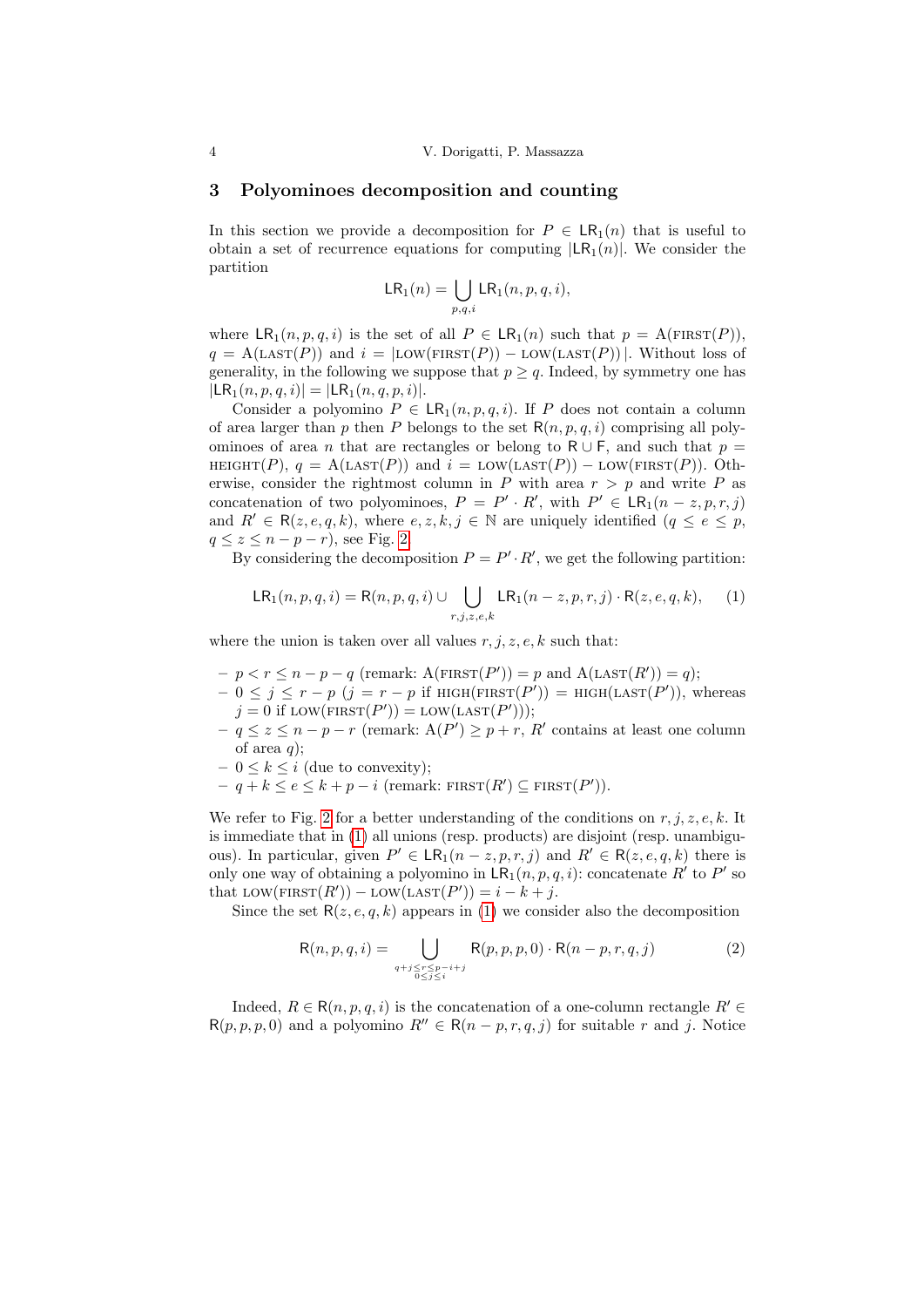

<span id="page-4-0"></span>**Fig. 2.** Decomposition of a polyomino  $P \in \mathsf{LR}_1(n)$ . R' has area z, while P' has area  $n - z$ .



<span id="page-4-1"></span>Fig. 3. Decomposition of a polyomino in R. Considering  $n$  as the total area, the stack R' has area p (since it includes only column p), while the stack R'' has area  $n - p$ .

that the position of  $R''$  with respect to  $R'$  is uniquely determined by i and j, since  $i - j = |$ LOW(FIRST $(R'')$ ) – LOW(FIRST $(R'')$ ), see Fig. [3.](#page-4-1)

The recurrence equations used to compute  $|LConv(n)|$  follow directly from the above decompositions.

# 4 Conclusions

By applying dynamic programming it is straightforward to develop a program that uses tables of size  $O(n^4)$  to store the cardinalities of the sets  $R(n, p, q, i)$ and  $LR(n, p, q, i)$ . Since each entry in a table is computed in polynomial time, we conclude that there exists a polynomial algorithm to compute  $|LConv(n)|$ . We developed a C++ program that computes  $|LConv(n)|$  for large n. The source code is available at:

<https://sites.google.com/view/polyominoesgeneration/home>

Table [1](#page-5-1) shows the first 121 values of the sequence  $\{|LConv(n)|\}_{n>0}$ , (previ-ously computed [\[4\]](#page-5-2) only for  $n < 19$  - sequence A126764 in OEIS). The sequence has been computed in 20 minutes on an entry-level laptop.

The knowledge of more values of the counting sequence for LConv is of great importance since it allow to obtain a better approximation of the growth constant  $\lambda$  of the class LConv. Indeed, we recall that for any class of polyominoes with counting sequence  $\{c_n\}$  it holds  $\lim_{n\to\infty} c_n^{1/n} = \lambda$  [\[10\]](#page-5-3). In particular, if a class of polyominoes satisfies Axioms Ca1–Ca5 in [\[12\]](#page-5-4) one has the stronger result